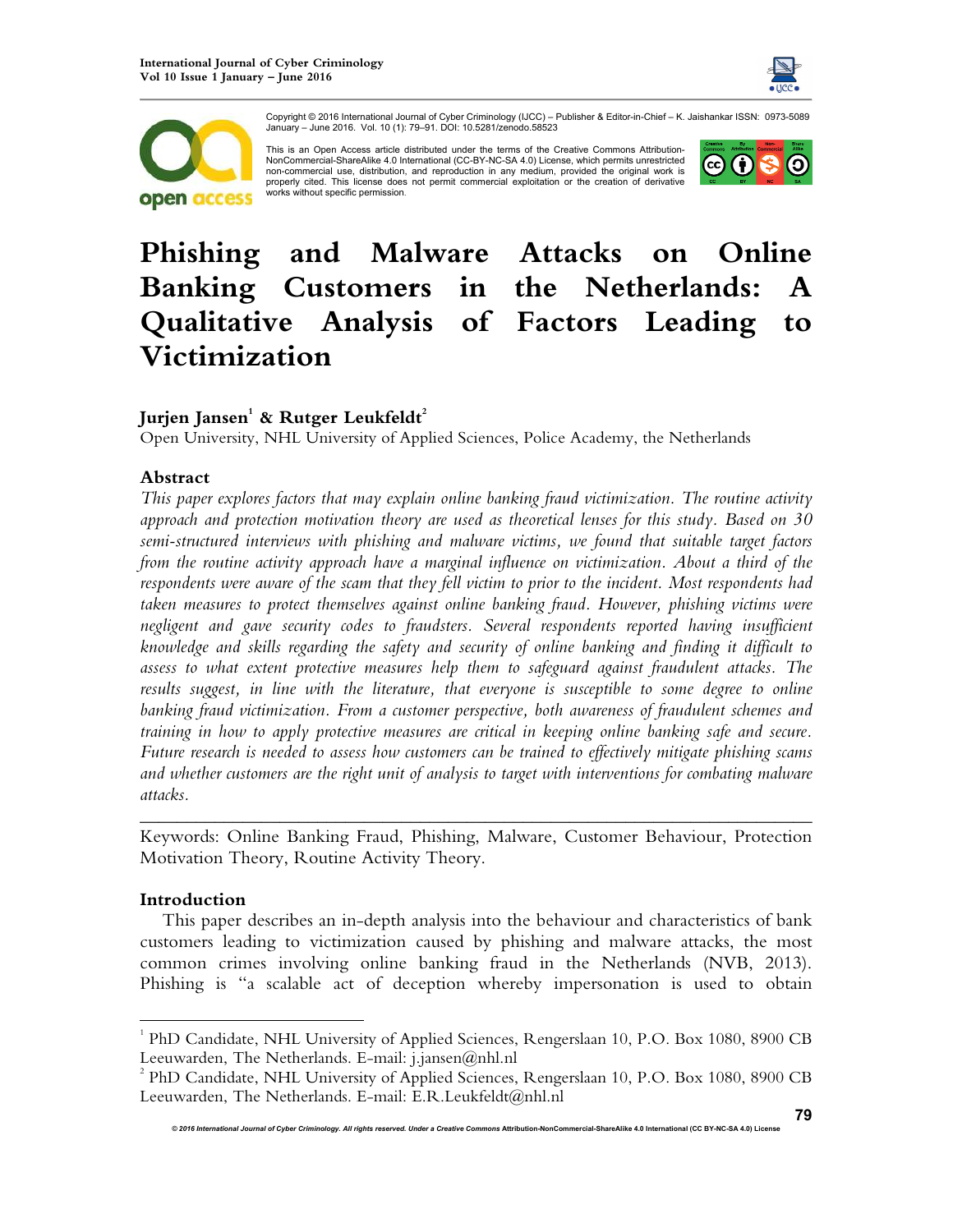information from a target" (Lastdrager 2014, 8). Malware is the infection of a computer by malicious software, which includes viruses, worms, Trojan horses and spyware. In both cases, the aim of the fraudsters is to deceive the customer or the system used for online banking in order to obtain user credentials and/or to gain control over customers' devices. Fraudster use user credentials to access a victim's online bank account and to validate money transfers on behalf of the victim. Phishing and malware scams, however, are significant across the world and go beyond the online banking context. The Anti-Phishing Working Group reported in their Phishing Activities Trends Report of Q4 2014 that nearly 200,000 unique phishing reports were submitted to them and that an average of 255,000 new malware threats (including variants) emerged each day (APWG, 2015).

A number of recent studies try to shed light on how and why people fall victim to these crimes and others do not (Bossler & Holt, 2009; Ngo & Paternoster, 2011; Vishwanath, Herath, Chen, Wang, & Rao, 2011). Jansen and Leukfeldt (2015), for example, carried out an exploratory study into how customers become victims of online banking fraud and demonstrate that customers have a specific role in their own victimization. Customers provide fraudsters with information, such as credentials, which fraudsters can use to steal money from their bank accounts. A study into phishing victimization shows that everybody is at risk when it comes to this type of crime (Leukfeldt, 2014). Additionally, Leukfeldt (2015) claims that this also largely holds for malware victimization; merely spending more time online, carrying out various kinds of activities, increased the risk of a malware infection.

Both of Leukfeldt's studies (2014, 2015) – which are based on an online survey – conclude that in-depth studies are necessary to increase knowledge about why customers are victimized. It is not sufficiently clear if certain individuals are more prone to being at risk for online banking fraud than others, and how it can be explained. Therefore, this study qualitatively explores, by means of interviews, what factors explain online banking fraud victimization. Crossler et al. (2013) mention, that, the interview is a valuable method to better understand the actual motivations and behaviour of individuals.

### **Theoretical background**

For this study, two theoretical perspectives are in place. First, we take a routine activity approach (Cohen & Felson, 1979) to study victim characteristics and behaviours that influence victimization. This approach is also central to the studies of Leukfeldt (2014, 2015) making it possible to assess whether our qualitative study has added value to the quantitative studies in this context. The routine activity approach holds that victimization is influenced by a combination of a motivated offender, a suitable target and the absence of a capable guardian in a convergence of time and space. We study the two latter aspects of routine activity approach, namely the suitability of targets and the capability of their guardians. Guardians can, for example, be technical security measures such as anti-virus software.

Over time, elements regarding suitability have been added to the routine activity approach. Two acronyms that often emerge are CRAVED, which stands for concealable, removable, available, valuable, enjoyable and disposable and VIVA, which stands for value, inertia, visibility and accessibility. Sutton (2009) compared the two acronyms and concluded that they deal with identical attributes. Furthermore, he argues that VIVA elements relate to characteristics that attract attention, while the additional elements of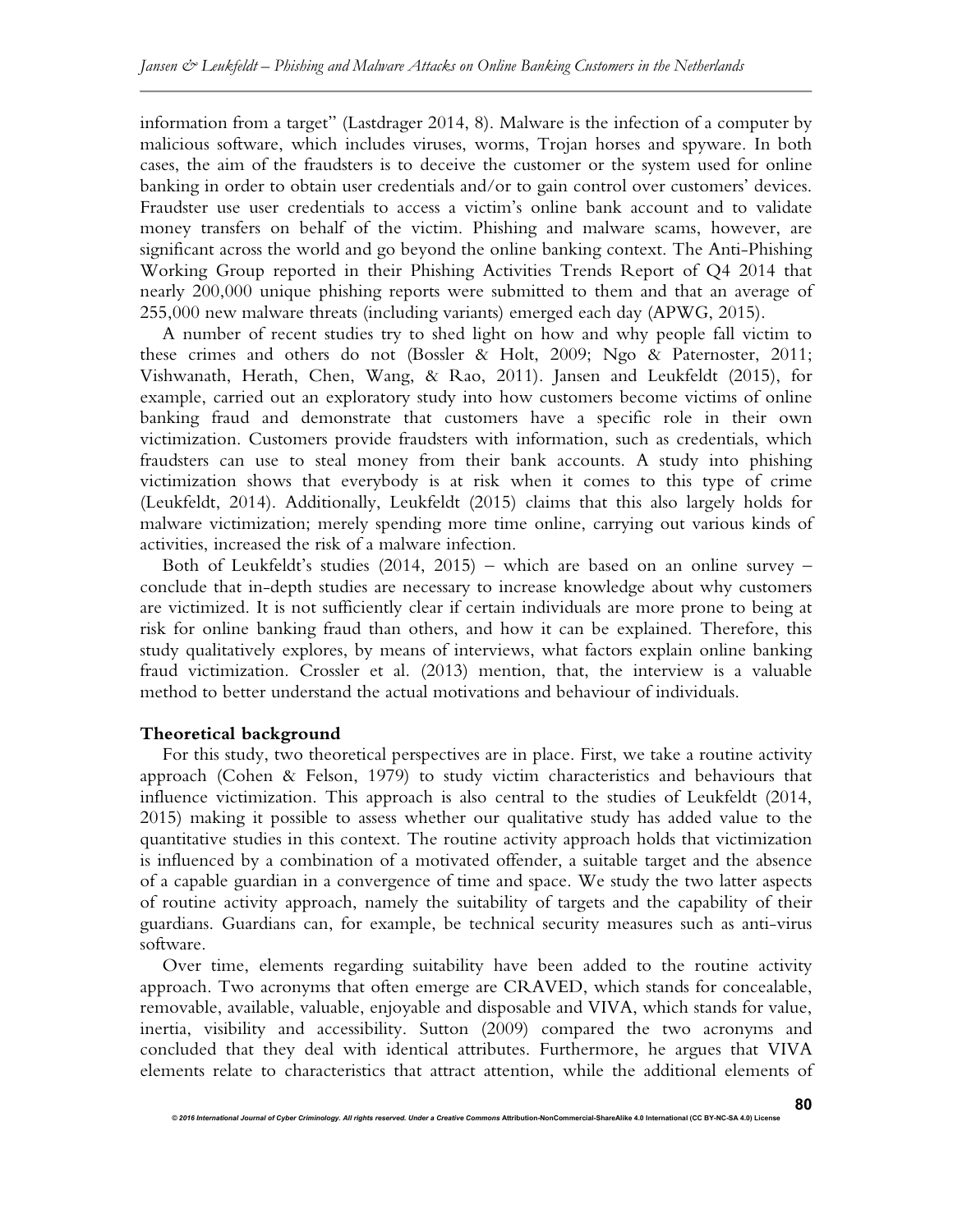

CRAVED are related to characteristics that make an object attractive for criminals. As this paper is about characteristics of victims that make them appeal to a motivated offender, we adopt the VIVA acronym.

Value means that fraudsters are interested in individuals who, for the purposes of online banking, have large sums of money in their bank account. Cyber crime studies have shown a correlation between victimization of identity theft and households with higher incomes (Anderson, 2006; Harrell & Langton, 2013). We have excluded inertia from our study because, in the context of cyber crime, it refers to the volume of data and technological specifications of computer systems (Yar, 2005). Visibility is operationalized as online activities. Cyber crime studies show that such activities, e.g., downloading and spending time on social media, make targets become suitable since these increase visibility (Bossler & Holt, 2009; Hutchings & Hayes, 2009; Pratt, Holtfreter, & Reisig, 2010). Lastly, accessibility refers to weaknesses in software that can be used by fraudsters to attack customers. Although these three factors do explain victimization for some cyber crimes, Leukfeldt's study (2015) did not provide evidence for this related to online banking fraud victimization. We assess this outcome by using a more in-depth methodology.

The routine activity approach is used in numerous studies (e.g., Bossler & Holt, 2009; Hutchings & Hayes, 2009; Ngo & Paternoster, 2011; Prattet al., 2010; Reyns, Henson, & Fisher, 2011; Van Wilsem, 2011a, 2011b). However, a critical note we need to make relates to an issue introduced by Yar (2005) who argues that it is problematic to convert the routine activity approach from real space to cyber space. Leukfeldt and Yar (2016) show, that, the significant impact of the routine activity theory elements differs greatly between different types of cyber crime. Therefore, we applied the interview method in order to overcome the issue of relying too much on analytic truths that is, measuring a limited number of (predetermined) items.

Protection motivation theory (Rogers, 1975), henceforth PMT, is used as the second theoretical perspective. PMT is a social cognitive theory that predicts behaviour (Milne, Sheeran, & Orbell, 2000) and seems applicable to online banking (Jansen, 2015). In PMT, two cognitive processes are central: threat appraisal and coping appraisal. The first process evaluates vulnerability to and the impact of a threat. This is continued by the second process that evaluates possible strategies to cope with a threat. This evaluation is based on response efficacy, self-efficacy and response costs. Both processes influence protection motivation, i.e., the intention of taking measures to protect online banking. We assume that not taking adequate protective measures, or not having capable guardians in place, might influence victimization. To be more precise, we do not qualitatively test PMT, rather its constructs are used as possible additional indicators explaining online banking fraud victimization.

### **Methods**

We conducted 30 semi-structured interviews with online banking fraud victims. The goal was to unravel how and why they became victims of online banking fraud. The interviews took place between October 2014 and April 2015, were recorded using a digital voice recorder and lasted 52 minutes on average. Sample questions include: What is your experience with online banking? How did the phishing/malware incident unfold? Do you have any idea why you were targeted? What protective measures did you have in place to prevent phishing/malware attacks from occurring?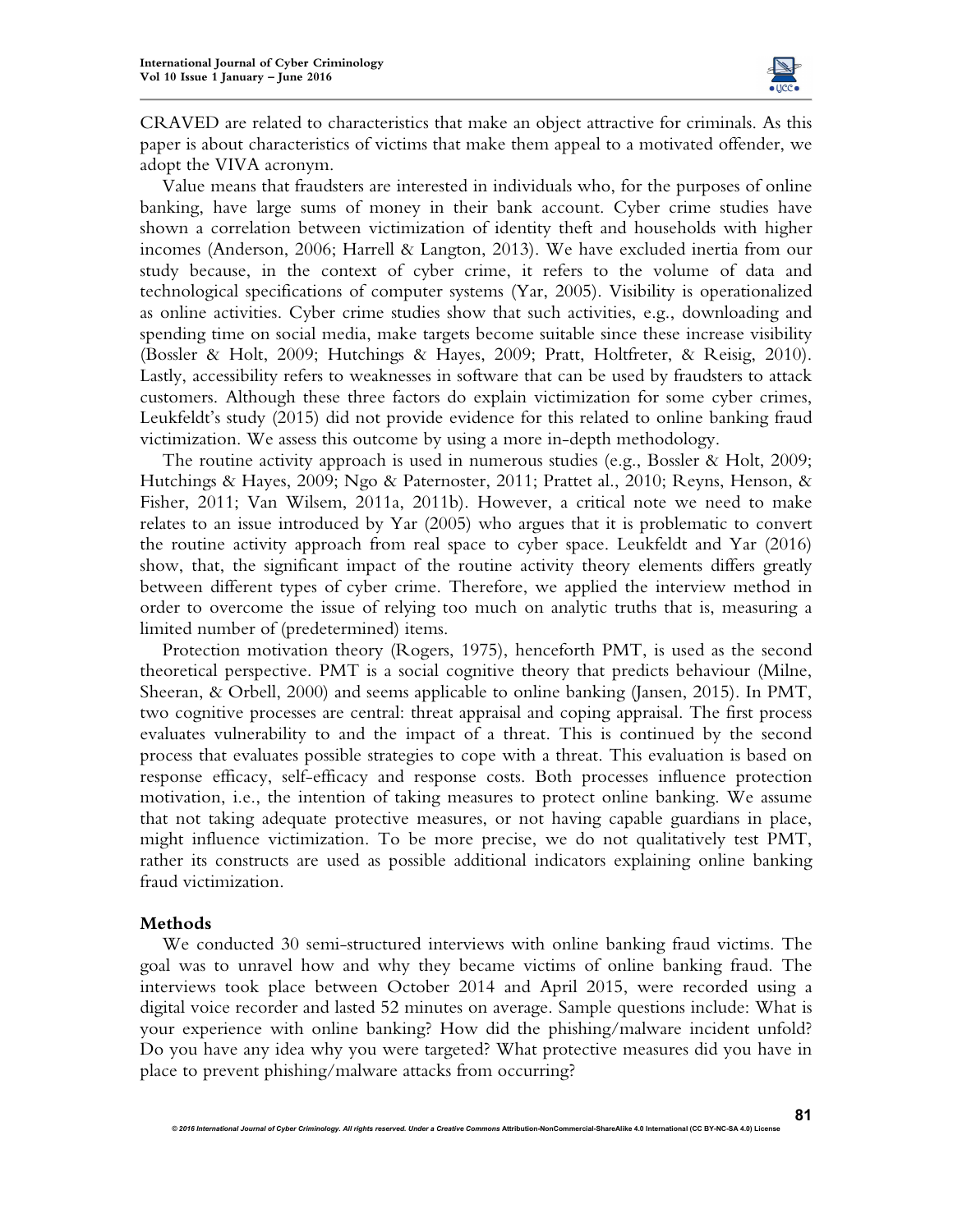Respondents were recruited based on a selection of 65 police reports from the northern (N = 31) and southern (N = 34) regions of the Netherlands. A liaison officer working for the Dutch police first contacted the victims by telephone to inform them about our study and ask their permission to be approached to participate in an anonymized interview. Of the northern cases, seventeen respondents agreed to be interviewed, five declined the request and nine were not reached. Of the southern cases, twelve respondents agreed to be interviewed, four declined the request and two were not reached. The remaining sixteen interview candidates were not contacted because we gathered sufficient data to complete the study. One participant was recruited via a liaison officer at the Fraud Helpdesk, a national organization for answering questions and collecting reports about fraud.

We interviewed seventeen phishing and thirteen malware victims. The mean age of the respondents was 59 years (SD = 17) and ranged from 23 to 89 years. Thirteen respondents were female and seventeen were male. Respondents had different levels of education; low (N =3), medium (N =15) and high (N =12). Most respondents can be considered to be experienced users of online banking, having used it for at least five years ( $N = 23$ ) and using it on a daily or weekly basis ( $N = 21$ ).

For phishing, we interviewed sixteen private customers and one corporate customer (treasurer of a foundation). Malware victims consisted of one private customer and twelve corporate customers (e.g. self-employed entrepreneurs and small and medium-sized enterprises).In two malware cases, we did not speak with the actual victim. In one case, we interviewed the partner of the victim and in the other case the supervisor of the employee who was victimized. We have, however, included the information they provided because both were closely involved in handling the incidents. We believe that their stories contribute to studying the research problem. The private and corporate bank accounts were held at different banks in the Netherlands.

The recorded interviews were first transcribed. The transcriptions were directly sorted into the conceptual categories we defined prior to the study. In order to analyze the interview data, we used QualiCoder (Version 0.5), a type of computer-assisted qualitative data analysis software. The data within the initial categories were labelled with analytical codes to separate the data into theoretical themes (Ritchie, Lewis, McNaughton-Nicholls, & Ormston, 2014). After that, we reviewed the data extracts.

The results of private and corporate customers are presented together because there is no clear distinction between their stories. In nine interviews, we discussed whether corporate customers behave differently with respect to online banking when engaging in work-related banking activities as opposed to their private use of online banking services. Three respondents mentioned that their private and corporate use of online banking is the same. One of them mentioned, "In both cases, you deal with money. In either case, it would be a shame when something goes wrong." Six respondents mentioned minor differences. Differences regarding corporate use of online banking include dealing with larger amounts of money, using online banking more frequently and using an accountancy system. One respondent mentioned being less precise when verifying individual payment details in a business context, "It should be consistent with bookkeeping."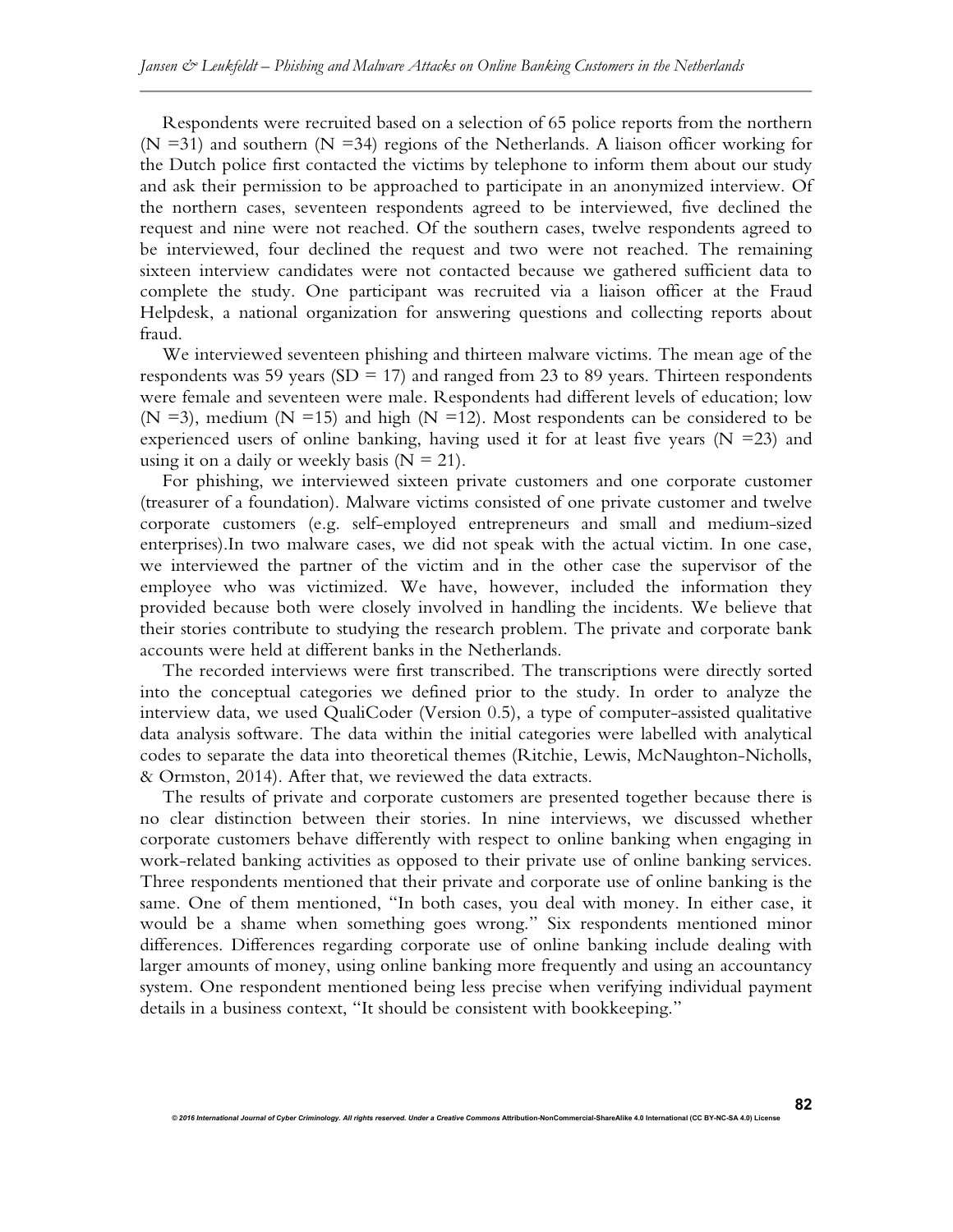

## **Results**

In the following sections, we present frequencies of particular views or experiences of respondents. However, we do not claim that this provides a representative image of all online banking fraud victims since that is not the objective of the current study nor is it possible using this method. Rather, enumeration provides insight into how phenomena may vary among respondents.

## *1. Anatomy of Phishing and Malware Attacks*

The anatomy of the phishing attacks described by the respondents is in line with what is known from literature (Hong, 2012; Jansen & Leukfeldt, 2015). An attack starts with a potential victim receiving an e-mail or phone call designed to deceive them. Then, the potential victim takes the suggested action, such as giving away user credentials, which is followed by the fraudster using the stolen information to obtain money.

Of the twelve respondents who received a phishing e-mail as point of entry for the scam, nine were called afterwards in order to obtain additional information. The contents of the e-mails were related to security and authentication issues surrounding online banking. In total, thirteen victims were called by a fraudster, four of whom believed this to be the starting point of the scam. The content of the phone calls focused on security as well, sometimes accompanied by the caller mentioning that the recipient should check or complete a procedure that was put in motion by the recipient of the call through an email response. One phishing victim was unaware of how his information was phished. The respondent, however, mentioned being aware of the numerous places where people's personal information is stored, "You have to leave your personal data everywhere." In addition, phishing respondents often reported that the fraudulent story was perceived to be trustworthy and/or that they just were not alert enough to counter the scam.

Malware attacks take place using a similar three-stage approach, except that no direct interaction between the victim and fraudster was required. Interestingly, victims themselves were unable to reconstruct the fraud process. Six victims reported not having noticed anything when the attack was carried out. The online banking process proceeded in the way they were accustomed to. A respondent stated, "There was nothing out of the ordinary. Nothing in particular which makes you think 'Huh?' afterwards."

Seven malware victims reported having observed an anomaly, of whom four mentioned having seen a glitch on their screen. The remaining respondents indicated that the browser stopped operating, that the payment instruction disappeared and that there were problems logging in. One of these respondents indicated that the anomaly occurred "quite some time" before the actual incident took place. The respondents who observed an anomaly did not, however, relate these events to a malware attack. One respondent stated, "It is associated with the inscrutable ways of the internet. […] It is science fiction to me."

We are able to make the claim about the anatomy; however, since the malware attacks were part of an investigation completed by the Dutch police. The Dutch police completed an investigation of a series of malware attacks in which infected websites were used to automatically install malware on the customers' device when visiting these websites (Leukfeldt, Kleemans, & Stol, in press). When the customer transferred money online using the compromised device, the largest transfer was modified. The amount was split into two, whereby one amount was sent to the original recipient and one amount to the bank account of a money mule, a person responsible for transferring illegally acquired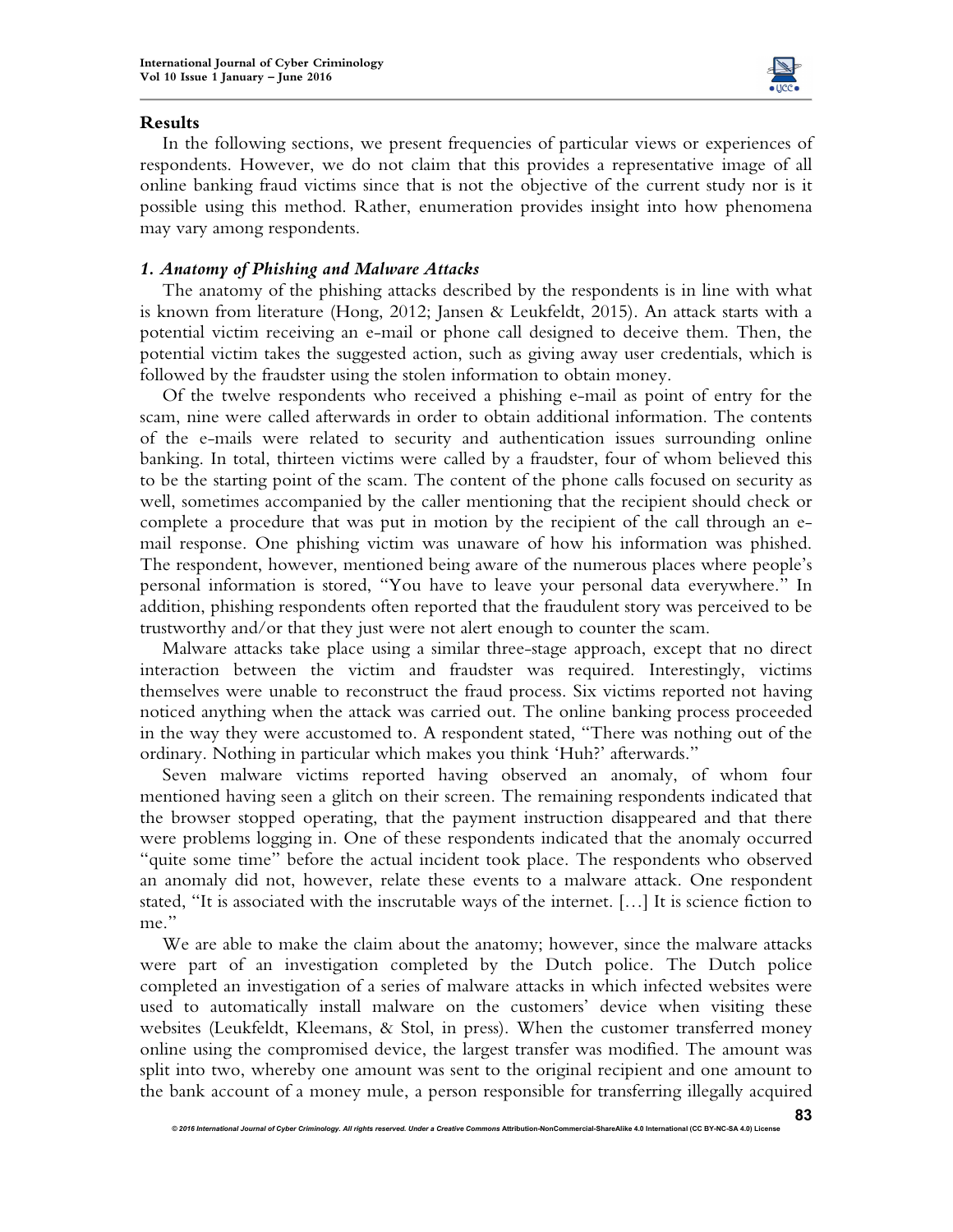money to fraudsters. The customer approved the transaction because the fraudulent modification was not visible on screen. Moreover, the fraudulent transfer was hidden in the payment summary screen. It could only be observed when logging on to the online bank account with a device that was not infected with malware.

## *2. Suitability Factors*

Suitability factors from the routine activity approach do not seem to have any influence on victimization. Hence, the majority of victims think that the fraudster selected them randomly. A malware victim added that thinking this way is possibly for the best, "Otherwise you might believe that someone is watching over your shoulder all the time." A phishing victim mentioned that she had the feeling not being chosen for who she is, but because she belongs, "to a club of fools who have clicked on a link."

Most victims do not relate *value* to victimization. A phishing victim said, "I do not consider myself to be a perfect victim. There are people with much higher amounts of money in their bank accounts that it would have been better to pick." However, one phishing victim and three malware victims think that the value criterion might be related to victimization. The phishing victim may be targeted because of where she lives, i.e., suburb and type of house. The malware victims considered value to be a possibility, since their businesses deal with large cash flows.

We could not directly find any evidence for the *visibility* criterion being a risk factor. One malware victim opted that he might have accessed an unsecure website. Two phishing victims mentioned that they never logged out of their online banking sessions, but instead clicked away the window. However, they were not certain whether this had anything to do with their victimization.

During the time of the incident, all respondents were using a desktop computer or laptop for their online banking activities. Except for two Apple users, all respondents used some version of Microsoft Windows. Most respondents were not aware of any weaknesses in their technical infrastructure that may have led to victimization. Therefore, we cannot conclude that the *accessibility* criterion is of importance. Two phishing victims stated, however, that this could be a possibility. One respondent mentioned that his security subscription needed to be extended and one suspected that his computer had been hacked. Two malware victims also linked a security flaw to victimization. One of these respondents explained that one of the business computers was not equipped with antivirus software. The other mentioned that it could be associated with a Java update he continuously declined to install. He stated, "A message from Java constantly appeared on my screen wanting me to install an update. I have never clicked on this message because Java sounded like something illegal." However, all four respondents were not sure if the security issue they mentioned is the (true) cause of victimization.

Some respondents came up with *other reasons* for why they might be considered a suitable target. Several phishing victims indicated that their (older) age might be a possible explanatory factor. Additionally, two phishing victims pointed out that they became suitable targets after the incident had occurred. Both had the idea that they were in a "victim database", because at a later date, they became scam targets again. One of them said, "Maybe I am on a list of interesting addresses where there is something to be had."

We asked respondents if they thought that a similar incident would happen again in the future in order to assess whether they considered themselves to be suitable targets now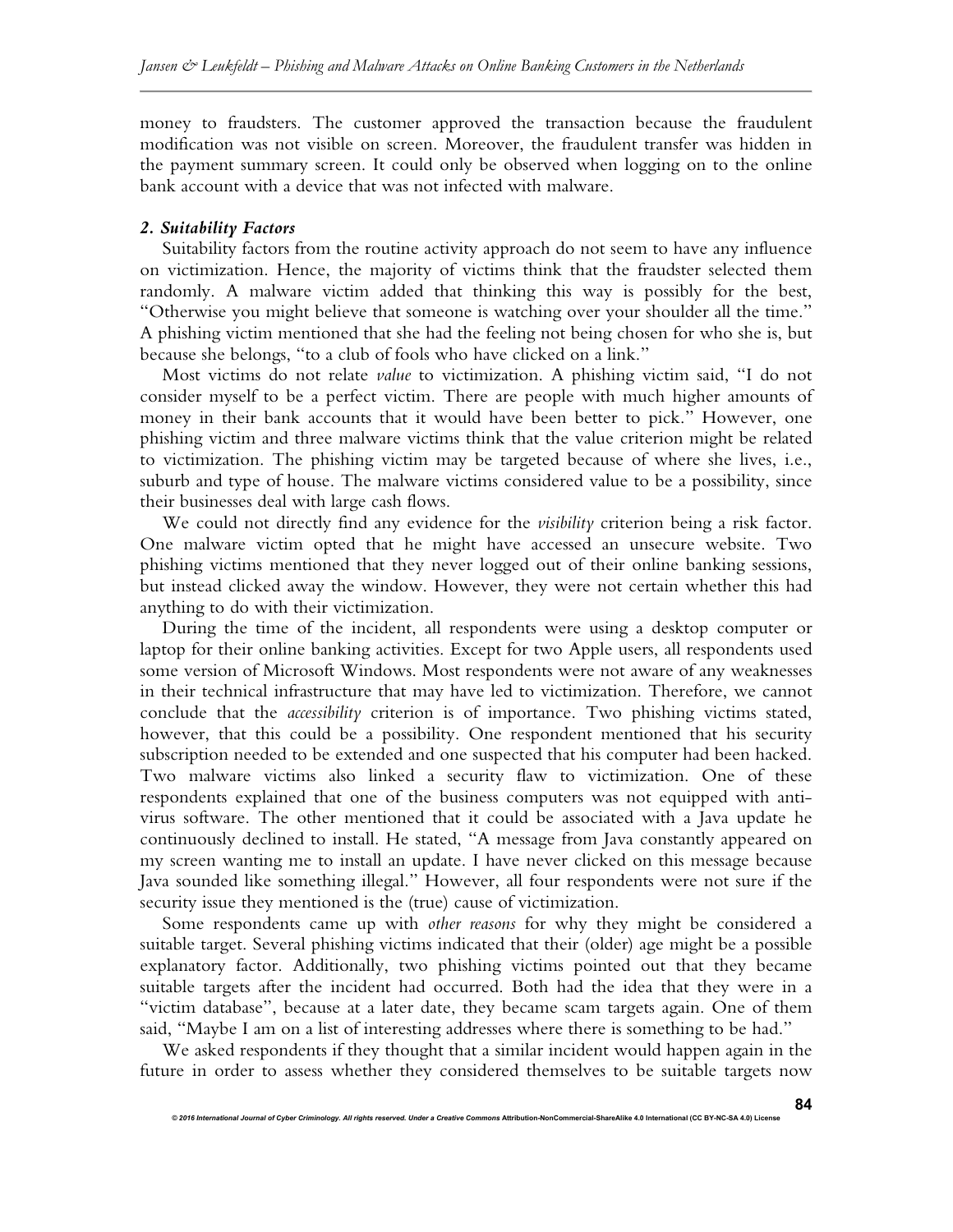

they have been victimized. Five phishing victims were adamant that it would never happen again. A respondent stated, "I have learned the hard way." The other twelve mentioned hoping or expecting that it would never happen again. Some of these respondents indicated, however, that there is always a possibility.

Malware victims responded similarly. Nine respondents indicated that the chances of being victimized again are slim, but do exist. A respondent replied, "It is the same as winning a lottery. There is a small chance that it will happen again, but it is possible." The remaining four respondents were not able to give an explicit answer. One respondent blamed the obscureness of the incident for this. The others stated that if it can happen once, it can happen again, "It is a fifty-fifty chance."

### *3. Capable Guardians and Protective Factors*

Because we did not find strong support for the suitability factors explaining victimization, we will now examine the extent to which capable guardians were in place. In this study, we define "capable guardians" as the precautionary behaviour of respondents regarding the safety and security of online banking. Where appropriate, results regarding capable guardians are supplemented by statements from PMT.

Before asking respondents what protective measures they took, we first asked to what extent they were aware of the threat that they were victimized by prior to the incident. Nine respondents indicated that they were not aware of phishing prior to the incident, or stated that they were unfamiliar with the modus operandi used to scam them. A phishing victim indicated that he was, "not in a position to know there could be something wrong" because he believed that his bank did not inform him about the threat. Five respondents reported that they were aware of the existence of phishing. However, four of them also mentioned not knowing how phishing schemes manifest in practice. In the case of malware, five victims knew they could be victimized in such a fashion, although some were under the assumption that it would not happen to them. One respondent mentioned, "The same is true for burglaries; you always think it will happen to someone else." Furthermore, six malware respondents indicated not having heard of the threat they fell victim to. This topic was not discussed in the interview sessions with the remaining four respondents.

We went on to ask respondents how they protect themselves against threats aimed at online banking. We did so using an open-ended question first and second by letting respondents fill out a list with protective measures. In general, most respondents take precautions to keep online banking safe and secure. Protective measures that were mentioned most are: having good security on the device for online banking  $(N = 21)$ , such as anti-virus software and the latest updates, checking the money transfer details before finalizing the transfer  $(N = 8)$ , deleting suspicious e-mails or e-mails from unknown sources ( $N = 6$ ), and checking whether the internet connection with the bank's website is secure  $(N = 5)$ , for example by checking for https and a closed padlock. On the open-ended question, three respondents indicated that they did not take any measures. A phishing victim said, "When I am using online banking services, I do not immediately think about crime. I have no idea how I should protect myself against it."

After answering the open-ended question, respondents could score their use of protective measures that we presented to them with "yes", "no" and "do not know". The measures we included were based on uniform safety rules for online banking, which are defined in the general terms and conditions of all banks in the Netherlands. These rules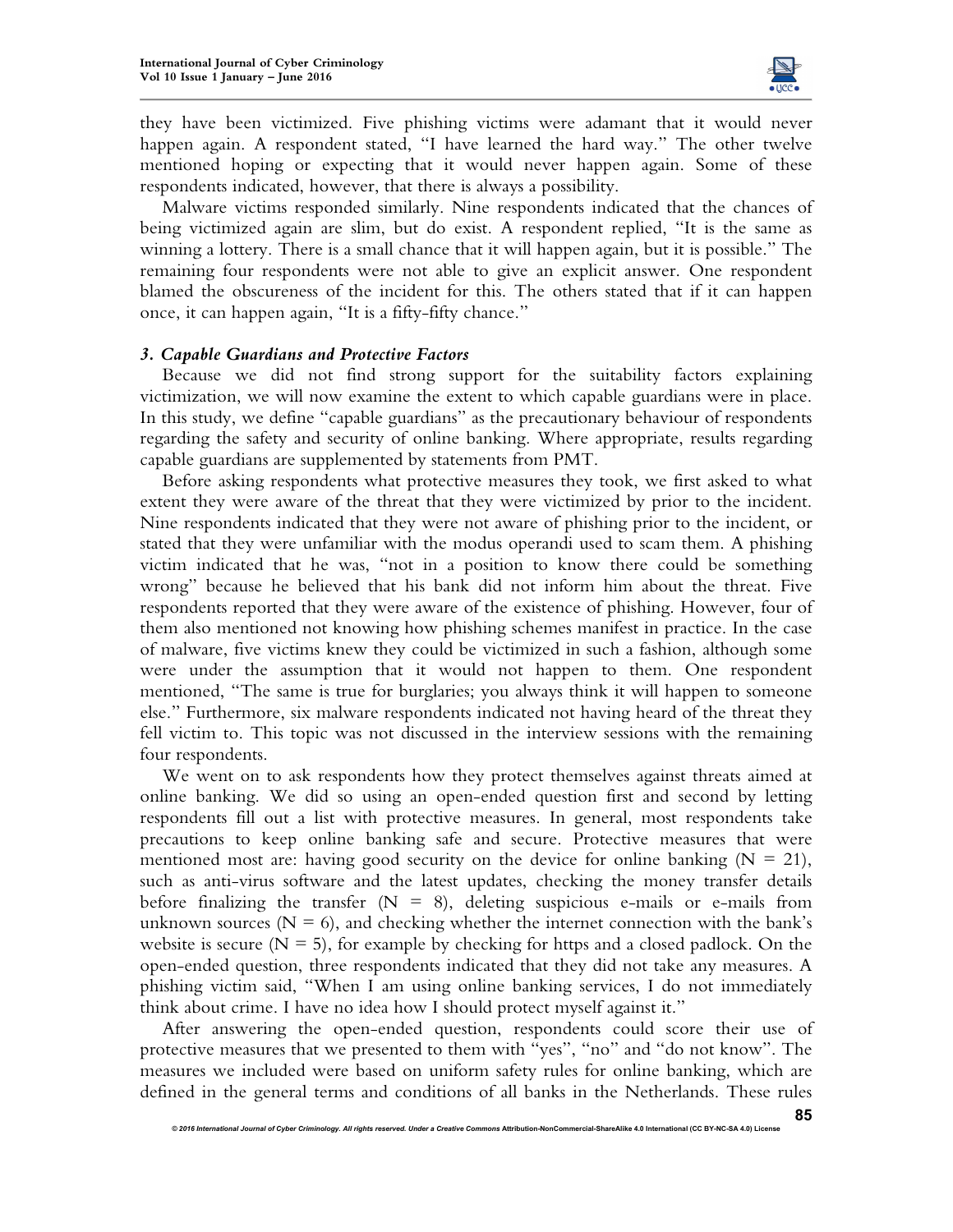and subsequent responses are as follows: 1) keep you security codes secret  $(N = 29)$ ; 2) make sure your debit card is not used by other persons  $(N = 26)$ ; 3) secure the devices you use for online banking properly  $(N = 29)$ ; 4) check your bank account information at least every two weeks  $(N = 29)$ ; and 5) report incidents directly to your bank  $(N = 30)$ . Although most respondents indicated that they comply with the rules set by banks, most phishing victims admitted that they had been negligent once with respect to sharing security codes.

The respondents were also asked why they take protective measures. Twelve respondents indicated that the measures they take effectively assist in protecting them against fraud or that they hope that they do so. A malware victim stated, "I think I am maximally protected. However, there is always a risk. There is no such thing as one hundred per cent security." A phishing victim added, "If criminals really want something, they will probably achieve their goal. However, you should not open the door for them. I believe that I have locked the front and back doors." Respondents also mentioned that they like to act according to the rules ( $N = 3$ ), and to take the bank's terms and conditions into account so that they can get reimbursed ( $N = 2$ ). Other respondents did not have a clue whether the measures are effective in protecting them against online banking fraud, often because they do not know how security works. One phishing victim questioned the efficacy of protective measures, "In some instances, only one password is needed. The security is much too limited."

Another means to gain insight into respondents' perceptions on *response efficacy* is to ask them if they could have prevented the incident. Five phishing victims thought that the incident could not have been prevented. One respondent indicated, for example, that he took the same actions and measures before, during and after the incident. Another respondent mentioned, "There are always moments when you just are not alert and that is when something can happen. This is not exclusive to online banking, it is true for a lot of other things."

Other phishing victims mentioned that the incident may have been prevented if they had been more alert when reading the phishing e-mail, if they had not performed the actions fraudsters asked them to, if they had listened to their instincts, if they had been aware that banks do not conduct such procedures via e-mail and if they had been aware of the level of sophistication of criminal schemes. In addition, a respondent indicated that it is a difficult issue, "People are insecure, vulnerable, do not know exactly what the procedures are. When a message appears about IBAN [International Bank Account Number, which had just been introduced for domestic payments in the Netherlands], for example, things can easily go wrong."

Because it was unclear to most malware victims how the incident had happened, they were virtually unanimous that they did not know whether the incident could have been avoided  $(N = 9)$ . Additionally, respondents reported not having received any feedback from the police or their bank on how the incident unfolded. Two malware victims mentioned that installing a (better) virus scanner might have prevented the incident. Another respondent mentioned that installing software updates might have made a difference, and yet another one stated that she may have been able to prevent the incident if she had checked whether the internet connection between her device and the bank was secure.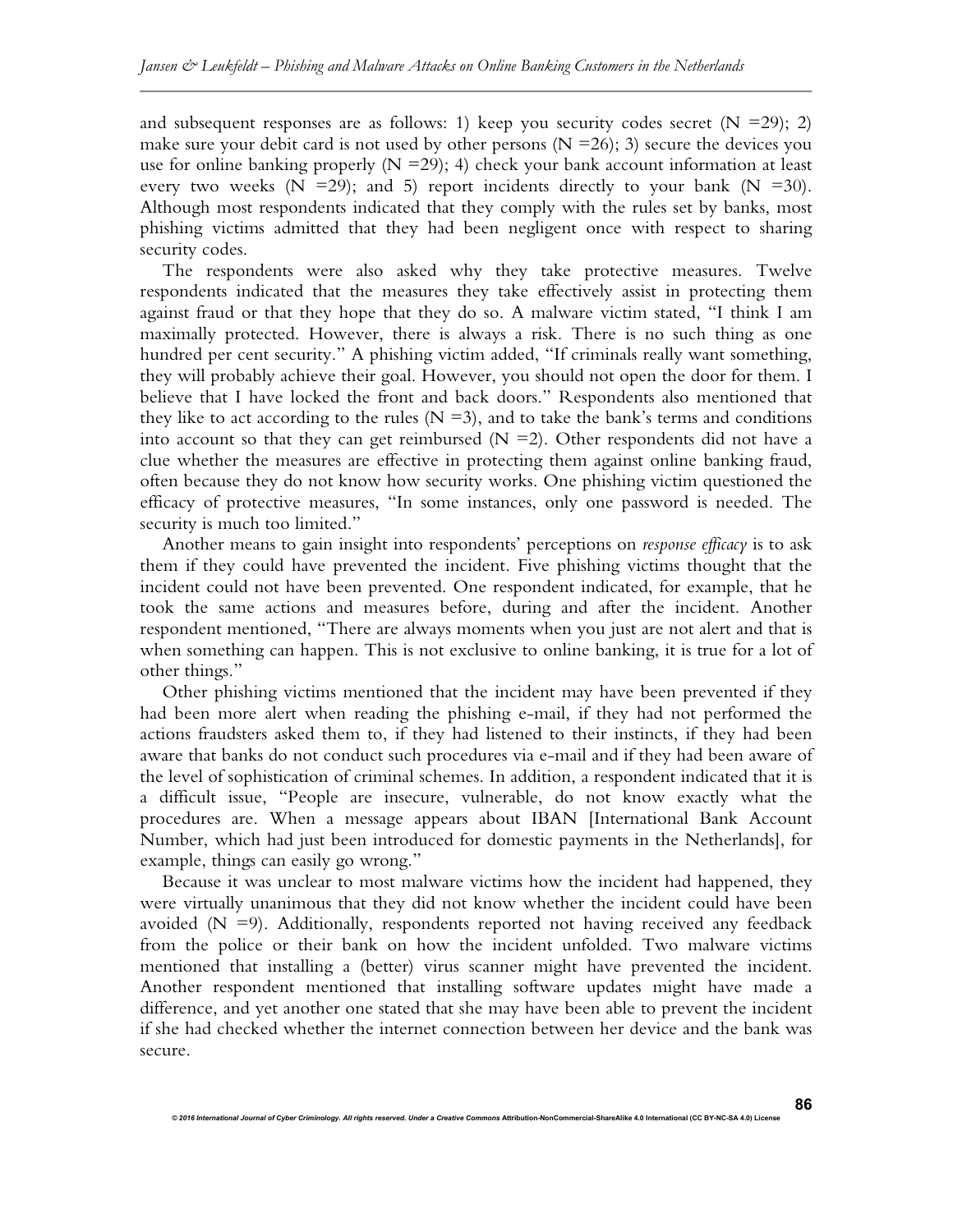

Eight respondents experienced *response costs* when taking protective measures due to lack of knowledge and/or low *self-efficacy* when taking precautionary measures. Some mentioned that security is just too complex for them. Two illustrations of this given by phishing victims, "Someone needs to tell me exactly what to do, for example, where to click for software updates. I do not know much about computers, which makes it difficult. You are already down 0-1." And, "I wrote down everything on paper in order to arrange security. This is due to my age: one day you know it, the next you do not. It does not stick."

It is noteworthy that sixteen respondents indicated that they had security assistance available or that they completely outsourced security, for example, to a family member or a security company. These respondents do so because they have no knowledge or not enough about security-related issues, or that they lack the necessary skills. Outsourcing security is a means to overcome the barriers or response costs they experienced. Consequently, these respondents completely trust that their security is well organized and so they feel safe. Two illustrations by malware victims, "I do not know what is done in order to secure my PC, but I am confident that it is good." and, "I imagine I am safe because I use a corporate security package provided by[provider]. I trust it completely."

Three respondents consider protective measures a hassle, annoying or irritating. However, half of the respondents claim to experience no response costs that hinder the usage of protective measures; it is part of their routine. A malware victim added, "You need to be alert, like in traffic. Then you also have to pay attention to red lights and putout your hand when you turn." Another malware victim stated that he is willing to adopt additional measures if necessary, "I am not bothered by it. I prefer to make a little more effort knowing it is safe."

In sum, capable guardians are in place in most cases, with the exception of four instances as reported in the suitability factors section. However, some respondents mentioned difficulties with regard to the PMT variables of response efficacy, self-efficacy and response costs.

## **Discussion and Conclusion**

The current application of the routine activity approach is not adequate for distinguishing characteristics and behaviours of respondents that explain why they have been contacted and/or have become victims of online banking fraud. This is a typical since most cyber crime studies paint a different picture (Anderson, 2006; Bossler & Holt, 2009; Pratt et al., 2010). However, it is in line with the results of Leukfeldt (2015). Our study concurs with his statement that it seems that everyone is at risk.

The above holds that for online banking fraud: there is simply no such a thing as a suitable target. Becoming a victim appears to be simply a coincidence in this regard, a contextual phenomenon. Victimization seems to occur because fraudsters continually adjust their modus operandi according to recent events, because they gain the trust of customers or because customers simply do not pay sufficient attention. Ngo and Paternoster (2011) claim that the routine activity approach is perhaps not the best framework for studying online threat victimization at the individual level. If we challenge this conclusion, the question then is what does make these respondents suitable targets? Future research could make use of different research approaches or theoretical perspectives. Studying customers' actual computer and internet behaviour, for example by analyzing logfiles, might provide evidence for what makes them suitable targets or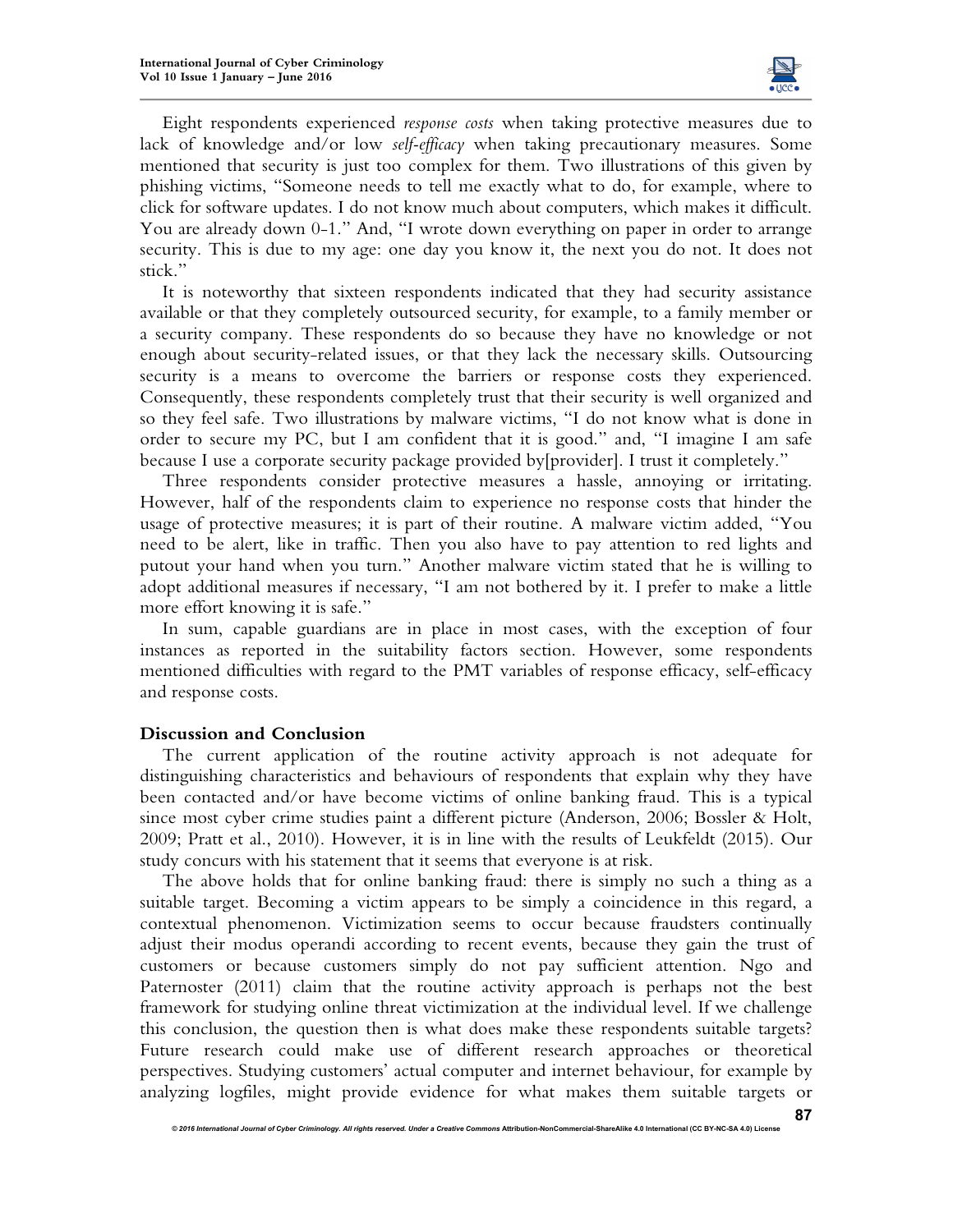increases their chances of becoming fraud victims. Another possibility is to use other predictor variables in quantitative studies, for example personality factors from the Big Five Inventory.

For phishing, additional possibilities for future research might involve studying in which databases or on which social network sites victims' e-mail addresses are stored. Perhaps phishing victims were targeted because fraudsters obtained personal information by buying e-mail addresses used for spam mailings or by hacking certain databases that are poorly protected. If this is the case, updating the security of databases could provide a barrier to stop fraudsters from obtaining these details. After all, this is how the crime script for phishing often starts. Another possibility for preventing phishing e-mails from appearing in people's inboxes includes technical solutions, like e-mail filters. However, accuracy and usability are challenges for these (Hong, 2012).

We do know, based on police intelligence, that most devices of malware victims were automatically contaminated with malware when visiting ordinary websites with outdated security. This raises the question of whether customers are the right unit of analyses or the right target group for interventions to counter malware victimization. Maybe we should target website owners and hosting companies in our efforts to reduce malware victimization.

Regarding protective measures, we found that malware victims generally take adequate measures to protect the security of their technical infrastructure. Our study found no concrete evidence that malware victims were grossly negligent about security, except for two respondents: one who had outdated software and one who had no anti-virus software. Therefore, it is not possible to provide recommendations for improving security on the customer side– apart from having basic security software installed (Choi, 2008) and making sure all software packages are up to date. This backs the recommendation we presented above about debating the issue of which actors should be addressed in combating malware attacks. Having said that, in this study we rely on self-reports. It might be interesting for future research to study the actual devices of customers (who have been victimized) to establish how they are secured.

Phishing victims were negligent because they gave security codes to fraudsters. We believe that awareness about this threat can be raised further. In addition, online banking processes should be more transparent, e.g. customers need to know what security codes entail and what happens when they fall in to the wrong hands. Although a third of the respondents were aware of threats, they often did not know how these threats manifest in practice. We believe that if customers are more aware of threats, they will recognize them more easily and take actions accordingly. Experimental research could provide evidence for this suggestion. Furthermore, banks and police could play a role here, for example, by providing victims with feedback on how the attack unfolded. If victims do not understand what had happened, it is difficult for them to prevent bad things from happening again.

What also became clear is that respondents were unable to properly assess the effectiveness of measures to mitigate threats. Although it may be difficult to prove a measure's efficacy, it is important to not only communicate to the customer what to do and how to do it, but also what a certain measure aims to address. Hence, PMT posits that response efficacy is an important predictor for precautionary behaviour. Because security is a difficult and obscure subject for many respondents, communication about this subject must be expressed as simply as possible. When customers understand the need for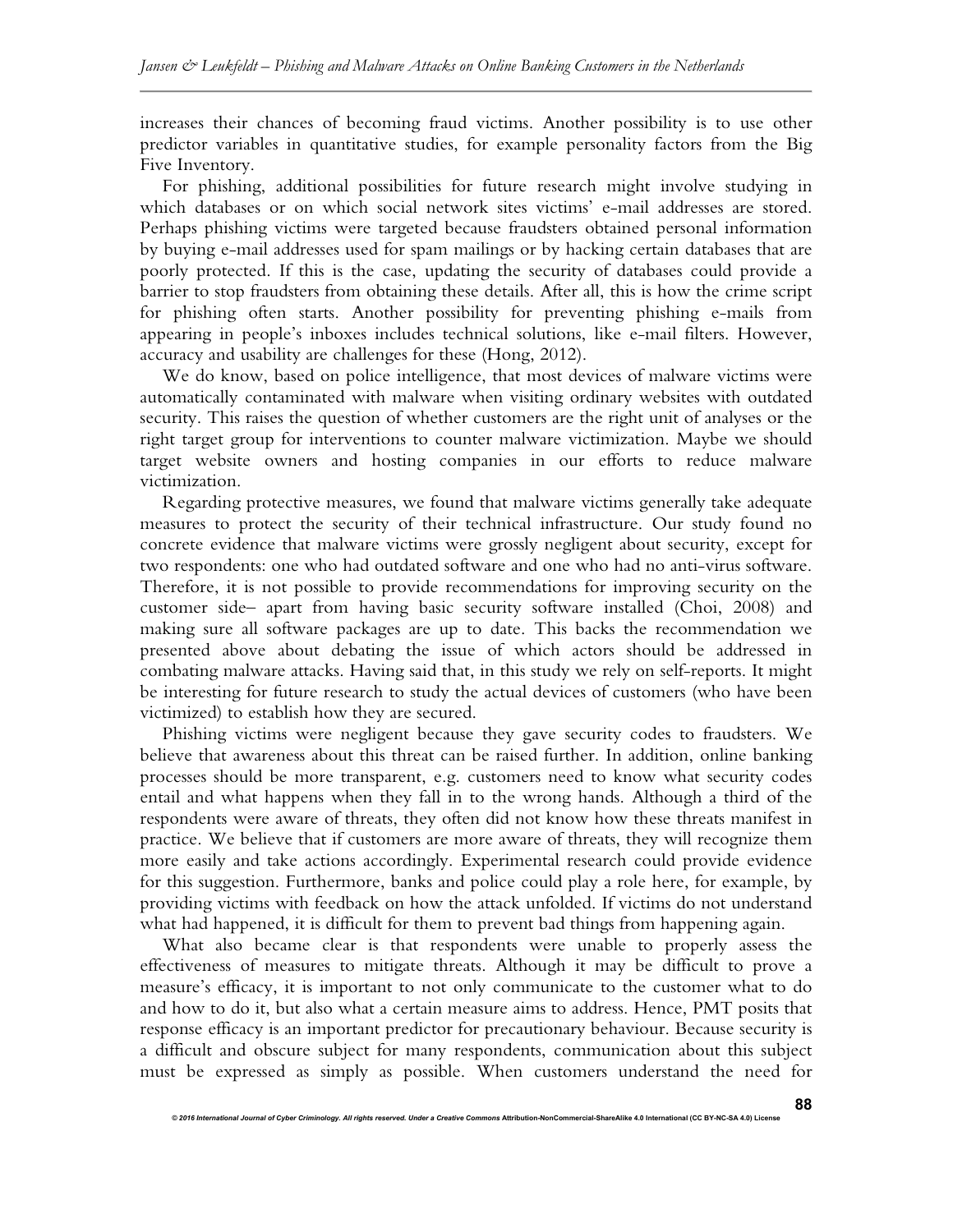

protective measures and gain more insight into the underlying principles, we expect that they will be more willing to apply these measures.

While most respondents perceived no response costs or barriers to taking measures, we noticed that a number of respondents found it difficult to do so, often because of a lack of knowledge and self-efficacy or skills. Therefore, it is important to train customers how to apply security measures. Although some respondents mentioned having outsourced security, they are still the ones that perform transactions and money transfers. Furthermore, training is important since customers are attributed with more responsibility regarding safety and security of online banking (Anderson, 2007; Davinson & Sillence, 2014). This is illustrated by the fact that some of our phishing respondents were not reimbursed by their bank. This raises the question of whether customers can be held responsible when something goes wrong if they are not properly taught how to apply protective measures.

The challenge lies in what is the most effective way to train customers. It would seem obvious to offer courses on safe online banking. In the Netherlands, we note that various banks and special interest groups already offer such courses. Moreover, a special website has been set up to warn customers about online threats and to tell them how to deal with these threats (www.veiligbankieren.nl). Banks could also consider letting their customers take a test in order to see whether they are capable of using online banking safely. However, this recommendation is probably not realistic since it is more cost-effective for banks to offer online banking instead of traditional banking methods. Besides, banks would not be keen to lose customers to other banks that do not implement tests. Therefore, a more effective way would be to explore using embedded training (Jansson & von Solms, 2013; Kumaraguru, Sheng, Acquisti, Cranor, & Hong, 2010) that is integrated within the online banking environments. This way customers receive relevant information in a relevant place and on a relevant time, namely when they are actually using online banking –without interrupting the payment process too much needless to say. It is claimed that learning is more meaningful when rooted in the social and physical context in which it is used (Brown, Collins, & Duguid, 1989). It is also important to periodically repeat this kind of training. Research on cardiopulmonary resuscitation (CPR) skills retention, for example, shows that not only participants' skills, but also their knowledge, already decrease after a two-month interval (Einspruch, Lynch, Aufderheide, Nichol, & Becker, 2007).

Although a smooth online banking experience is critical, it is essential to identify the best solution for educating and training customers. Future research may seek evidence for this suggestion. Furthermore, it is important to answer the question of whose responsibility it is. Is it a duty for banks in particular because they offer online banking services? Or is it a problem for society – one that falls within the scope of online safety and security in general – and one that the government should be dealing with?

### **Acknowledgements**

*This study is part of the Dutch Research Program on Safety and Security of Online Banking. This program is funded by the Dutch banking sector (represented by the Dutch Banking Association), the Police Academy, and the Dutch National Police. We would like to thank the respondents for telling their stories and our liaison officers at the Dutch National Police and Fraud Helpdesk for establishing the first contact with the interview participants.*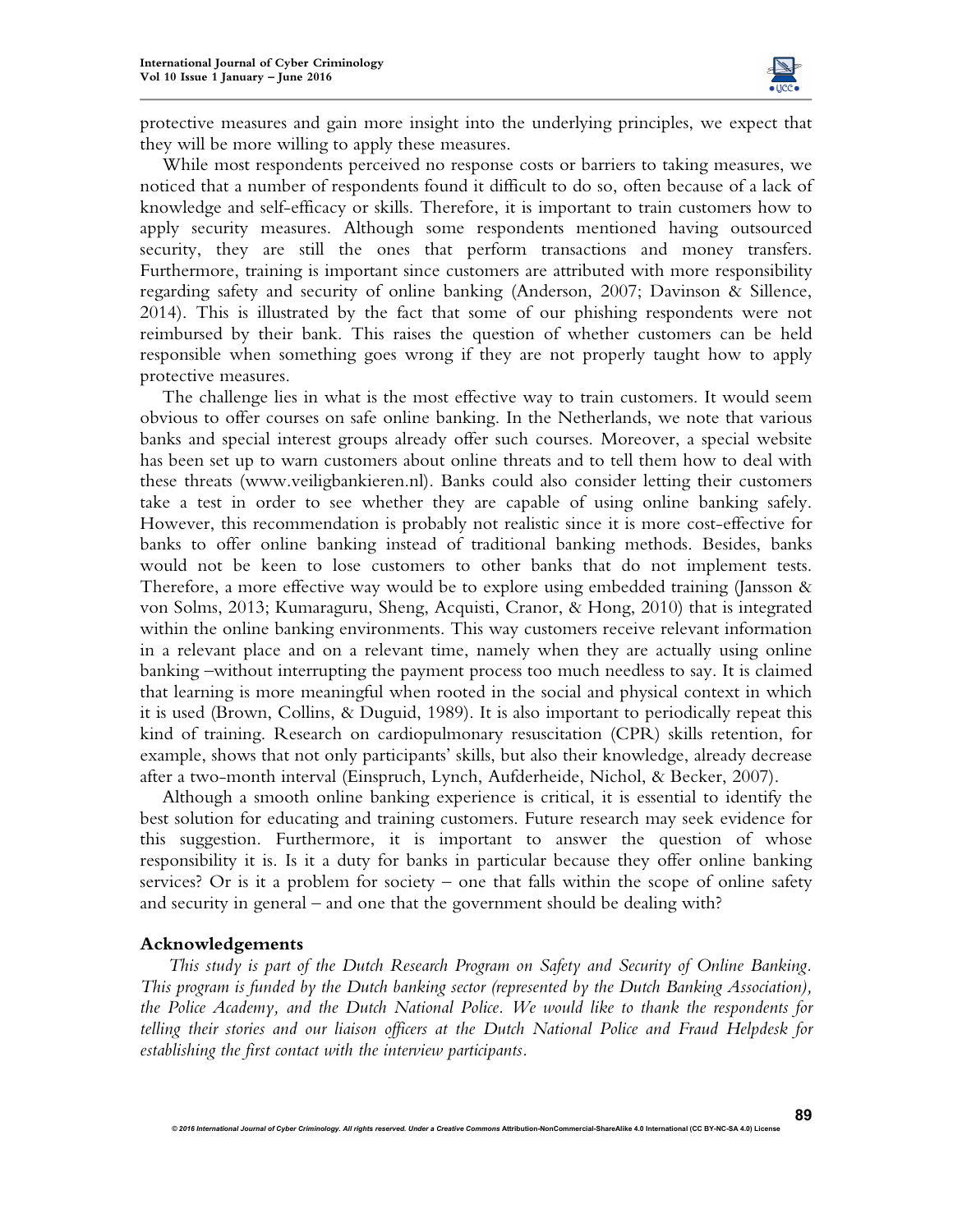#### **References**

- Anderson, K. B. (2006). Who are the victims of identity theft? The effect of demographics. *Journal of Public Policy & Marketing*, *25*(2), 160–171.
- Anderson, R. (2007). Closing the phishing hole Fraud, risk and nonbanks. *Proceedings of the Payments System Research Conferences,* 1–16*.*
- APWG [Anti-Phishing Working Group] (2015). *Phishing activity trends report: 4th quarter 2014*. Retrieved from http://docs.apwg.org/reports/apwg\_trends\_report\_q4\_2014.pdf.
- Bossler, A. M., & Holt, T. J. (2009). On-line activities, guardianship, and malware infection: An examination of routine activities theory. *International Journal of Cyber Criminology*, *3*(1), 400–420.
- Brown, J. S., Collins, A. & Duguid, P. (1989). Situated cognition and the culture of learning. *Educational Researcher*, *18*(1), 32–42.
- Choi, K.-S. (2008). Computer crime victimization and integrated theory: An empirical assessment. *International Journal of Cyber Criminology*, *2*(1), 308–333.
- Cohen, L. E. & Felson, M. (1979). Social change and crime rate trends: A routine activity approach. *American Sociological Review*, *44*, 588–608.
- Crossler, R. E., Johnston, A. C., Lowry, P. B., Hu, Q., Warkentin, M. & Baskerville, R. (2013). Future directions for behavioral information security research. *Computers & Security*, *32*, 90–101.
- Davinson, N. & Sillence, E. (2014). Using the health belief model to explore users' perceptions of "being safe and secure" in the world of technology mediated financial transactions. *International Journal of Human-Computer Studies*, *72*(2), 154–168.
- Einspruch, E. L., Lynch, B., Aufderheide, T. P., Nichol, G. & Becker, L. (2007). Retention of CPR skills learned in a traditional AHA Heartsaver course versus 30-min video self-training: A controlled randomized study. *Resuscitation*, *74*(3), 476–486.
- Harrell, E. & Langton, L. (2013). *Victims of identity theft, 2012*. Washington DC: Bureau of Justice Statistics.
- Hong, J. (2012). The state of phishing attacks. *Communications of the ACM*, *55*(1), 74–81.
- Hutchings, A. & Hayes, H. (2009). Routine activity theory and phishing victimisation: Who gets caught in the net? *Current Issues in Criminal Justice*, *20*, 433–451.
- Jansen, J. (2015). Studying safe online banking behaviour: A protection motivation theory approach. *Proceedings of the Ninth International Symposium on Human Aspects of Information Security & Assurance*, 120–130.
- Jansen, J. & Leukfeldt, R. (2015). How people help fraudsters steal their money: An analysis of 600 online banking fraud cases. *Proceedings of the 5th Workshop on Socio-Technical Aspects in Security and Trust*, 25–31*.*
- Jansson, K. & von Solms, R. (2013). Phishing for phishing awareness. *Behaviour & Information Technology*, *32*(6), 584–593.
- Kumaraguru, P., Sheng, S., Acquisti, A., Cranor, L. F. & Hong, J. (2010). Teaching Johnny not to fall for phish. *ACM Transactions on Internet Technology*, *10*(2), 7:1–7:31.
- Lastdrager, E. E. (2014). Achieving a consensual definition of phishing based on a systematic review of the literature. *Crime Science*, *3*(1), 1–10.
- Leukfeldt, E. R. (2014). Phishing for suitable targets in the Netherlands: Routine activity theory and phishing victimization. *Cyberpsychology, Behavior, and Social Networking*, *17*(8), 551–555.